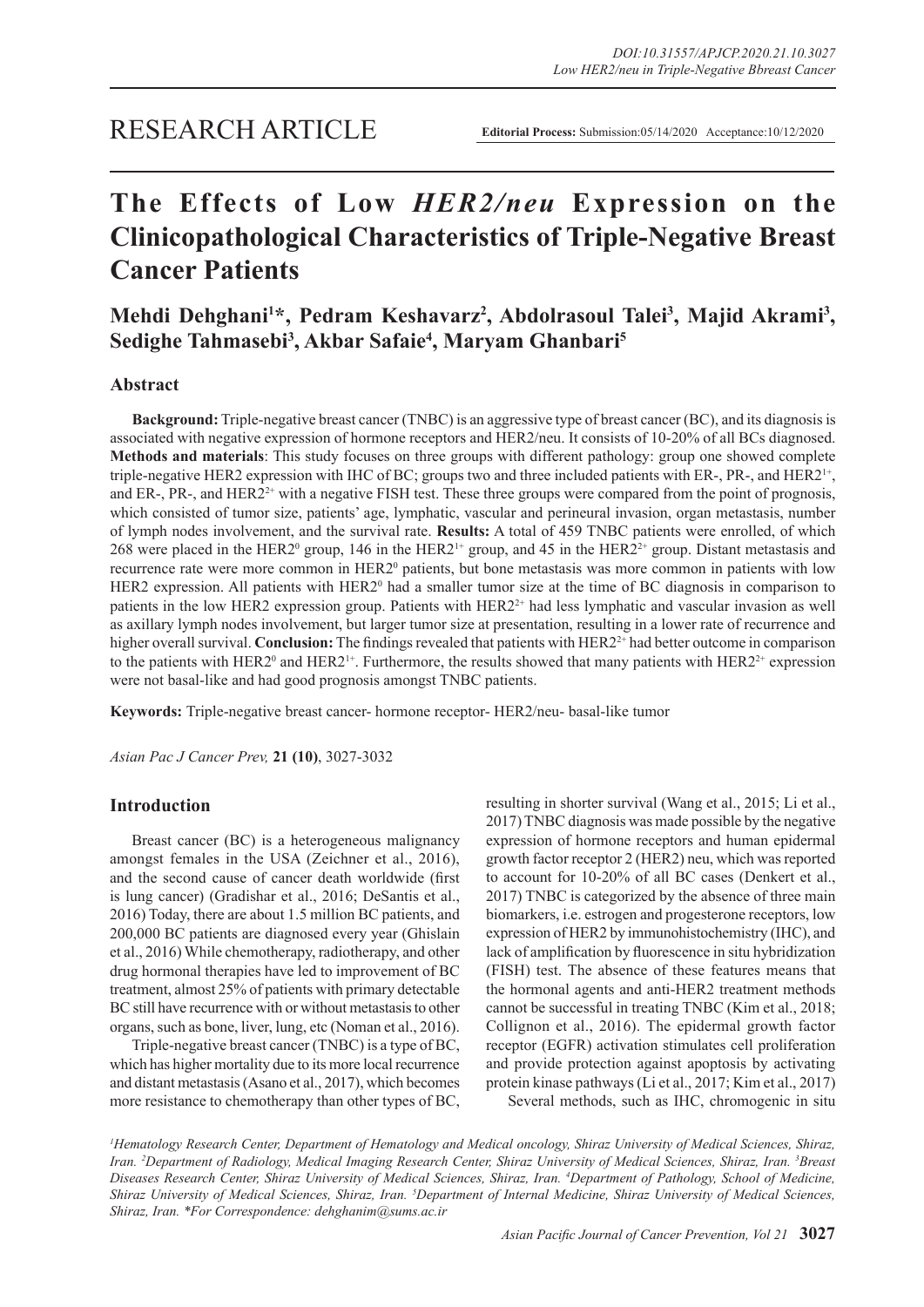#### *Mehdi Dehghani et al*

hybridization (CISH) and FISH are now available to quantify HER2/neu expression.(Goud et al., 2012) Hence, the aim of this study was to compare three groups of TNBCs, namely complete negative HER2 expression by IHC, minimal HER2 $(1+1)$  expression, and moderate HER2 $(2+1)$ expression by IHC and the negative FISH test for HER2 amplification. The HER2 negative group included HER2<sup>0</sup>,  $HER2<sup>1+</sup>$ , and  $HER2<sup>2+</sup>$ , based on differences in the staining intensity and the negative FISH test in the  $HER2<sup>2+</sup>$ . This study investigated the possible differentiations in the natural characteristics of TNBC with different low HER2 expressions.

## **Materials and Methods**

In this retrospective cross-sectional study, a total of 459 cases of triple-negative breast carcinoma were identified from Jun 2002 to Jun 2018 in Breast Disease Clinic, affiliated with Shiraz University of Medical Sciences (SUMS). The clinical and histopathological evaluation of the patients was done by examining a number of pathological features, including age, tumor size, axillary lymph node involvement, and vascular, perineural and lymphatic invasions. Other pathological characteristics, including tumors' grade, and type of tumor histology, were also evaluated. Distant metastasis was determined and confirmed by history and imaging, including ultrasonography, computerized tomography (CT) scan, and whole-body bone scan. PET-CT scan was used to determine a special case while fine-needle aspiration or needle biopsy was used to confirm the suspicious and difficult cases. Estrogen receptor (ER) and progesterone receptor (PR) status were also noted by IHC.

We selected only patients with negative estrogen and progesterone hormone, but we divided them into three distinct groups according to their HER2 statuses. Based on IHC, but with negative FISH test for HER2 amplification, the HER2 was determined to be completely negative in the first group, minimal  $(1+)$  in the second group, and moderate  $(2+)$  positive in the third group. The inclusion criteria were patients with negative estrogen and progesterone hormone, patients with HER2<sup>0</sup>, HER2<sup>1+</sup>, or  $HER2<sup>2+</sup> expression, and a negative HER2 amplitude$ FISH. The exclusion criteria were patients with positive hormone receptors and HER2<sup>3+</sup> by IHC or HER2<sup>2+</sup> and a positive amplification by the FISH test.

#### *Statistical analysis*

All statistical analysis was performed, using descriptive statistics and independent t-test. Pearson's Chi-square test was used to calculate the association between the variables. P values < 0.05 were considered to be statistically significant. All statistical analyses were conducted, using SPSS version 21.0.

#### *Ethics statements*

In this study, all procedures involving human participation were performed in accordance with the ethical standards of the institutional and/or national research committee and the 1964 Helsinki Declaration and its later amendments or comparable ethical standards. The study was approved by the Ethics Committee of Shiraz University of Medical Sciences, Shiraz, Iran (code: IR.SUMS.MED.REC. 1394.s40).

## **Results**

In total, 459 TNBC patients joined the study, of which 268 were completely negative for the HER2 expression, 146 patients were HER2<sup>1+</sup>, and 45 patients were HER2<sup>2+</sup> and a negative HER2 amplification by the FISH test. All patients were followed up from June 2002 through Jun 2018, with a minimum of 16 days to a maximum of 15 years of surveillance and a median of  $4.41 \pm 2.52$  years. The youngest patient, aged  $24$  was in the HER $2^{\circ}$  group while the oldest one aged 81 was in the  $HER2<sup>1+</sup>$  group. The mean age characteristics of the three distinct groups are presented in Table 1.

The evaluation of the histopathological characteristics of the patients and a comparison of the lymphatic invasion showed a minimal higher rate of invasion in the HER2<sup>0</sup> and HER21+ groups, but the difference was not statistically significant.( $P = 0.6$ ) A comparison of the extent to which the right- and left-side breast were affected by the tumor showed that the right-side breast was affected more 66.6%  $(n = 30)$  by the tumor in the HER2<sup>2+</sup>, but the difference was not statistically significant ( $P = 0.1$ ). Therefore, it can be stated that in all three groups, both sides of the breast were equally affected by tumor. The type of surgery was affected by the patient's preference, size of the tumor, and the tumor stage. A comparison between groups revealed that patients in the  $HER2<sup>1+</sup>$  group had undergone more breast conservation surgery; however, the difference was not statistically significant  $(P = 0.7)$  (Table 1).

The stage of disease at presentation was affected by the tumor size, but the lymph nodes involvement was the most significant factor in BC prognosis. The patients were also divided into three groups based on their tumor size, i.e. patients with tumor size less than 2 cm were allocated in the first group, patients with tumor sizes of equal or more than 2 cm, and equal or less than 5 cm in the second group, and patients with tumor size more than 5 cm in the third group. The results indicated that in the HER2<sup>0</sup> group,  $26.5\%$  (n = 71) of patients belonged to the first group (tumor size  $\leq 2$ cm), 58.6% (n = 157) to the second group (tumor size between 2 and 5cm), and  $14.9\%$  (n = 40) to the third group (tumor size  $>$  5cm). It appeared that the overall size of tumor in the HER2<sup>0</sup> group was smaller at BC presentation. On the other hand, tumor sizes of more than 5 cm were slightly more common in the  $HER2<sup>1+</sup>$  and HER2<sup>2+</sup> groups, with 17.8% (n = 22) and 22.2% (n = 10) of patients identified to have tumor sizes more than 5 cm in these two groups, respectively. (Table 1) Invasive ductal carcinoma (IDC) was the most predominant subtype of BC in all three types of cancer. About  $69\%$  (n = 185) of IDC was found in HER2<sup>0</sup> and a total of  $72.3\%$  (n = 332) in all the groups together while the medullary carcinoma was prominent in the HER2 $<sup>0</sup>$  subtype with about 16.7%</sup>  $(n = 45)$  of cases, and 13.9%  $(n = 64)$  of the total patients in all the groups. The lobular and other pathologic subtypes are not common in TNBC.

After tumor size, the most important factor in the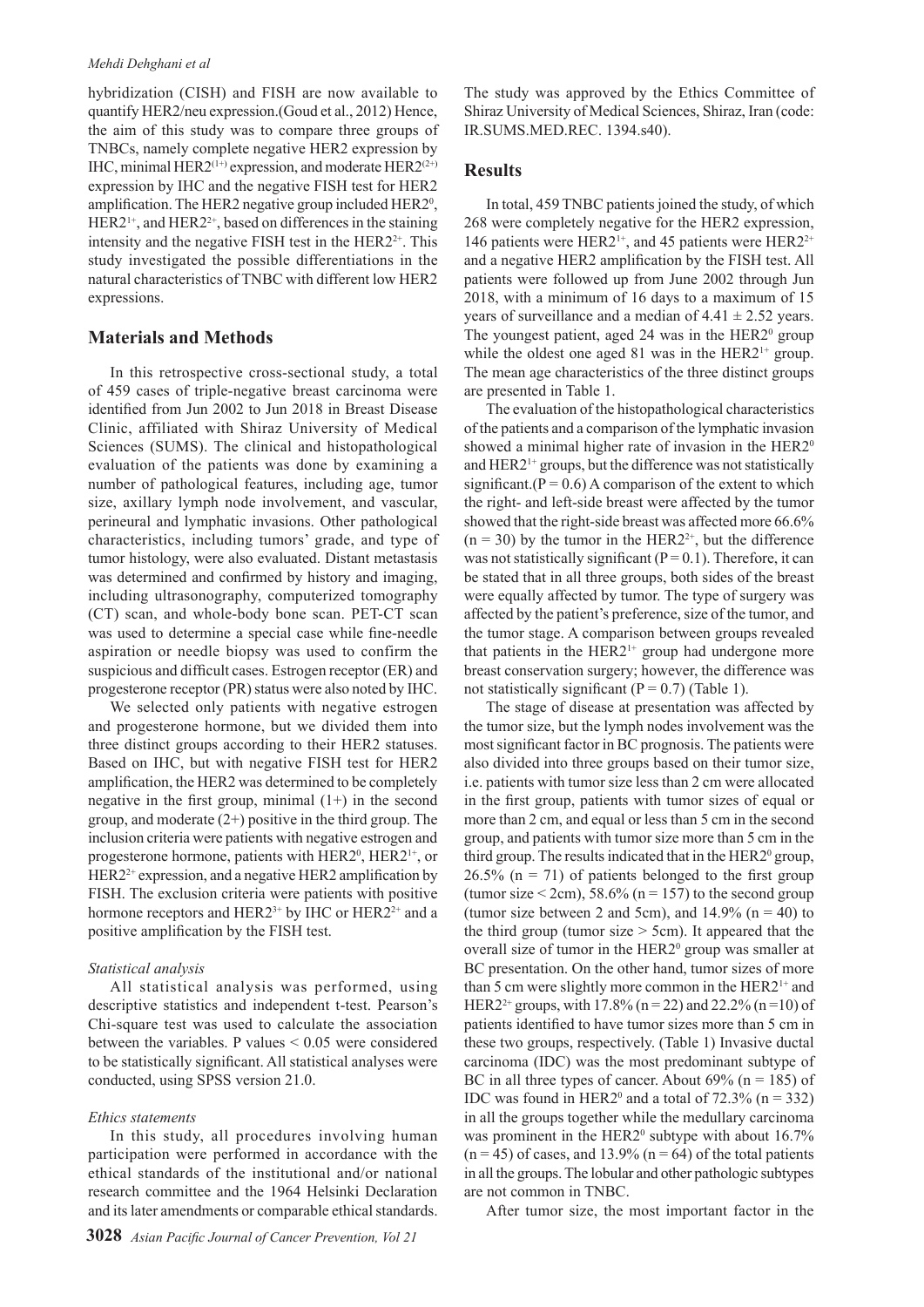| Characteristics                          | N   | HER2 <sup>0</sup> N $(\% )$ | HER2 <sup>1+</sup> N $(\% )$ | HER2 <sup>2+</sup> N $(\%)$ | P   |  |
|------------------------------------------|-----|-----------------------------|------------------------------|-----------------------------|-----|--|
| Age                                      |     |                             |                              |                             |     |  |
| Mean age $\pm$ St. deviation             |     | $46.5 \pm 12.14$            | $46.3 \pm 8.09$              | $48.6 \pm 6.83$             | N.S |  |
| Tumor size $(1)^*$                       |     |                             |                              |                             |     |  |
| T < 2cm                                  | 134 | 71(26.5)                    | 47(32.2)                     | 16(35.6)                    | N.S |  |
| $2cm \leq T \leq 5cm$                    | 249 | 157(58.6)                   | 73 (50)                      | 19(42.2)                    |     |  |
| T > 5cm                                  | 76  | 40(14.9)                    | 26(17.8)                     | 10(22.2)                    |     |  |
| Lymph nodes invasion $(1)$ <sup>**</sup> |     |                             |                              |                             |     |  |
| N < 3                                    | 83  | 67(25)                      | 2(1.3)                       | 14(31.1)                    | N.S |  |
| $3 \le N \le 10$                         | 32  | 22(8.2)                     | 9(6.1)                       | 1(2.2)                      |     |  |
| N > 10                                   | 4   | 3(3)                        | 1(0.7)                       | $\theta$                    |     |  |
| without lymph node involvement           | 340 | 176(65.6)                   | 134(91.7)                    | 30(66.6)                    |     |  |
| Side of invasion ***                     |     |                             |                              |                             |     |  |
| Right                                    | 234 | 135(50.3)                   | 69 (47.2)                    | 30(66.6)                    | N.S |  |
| Left                                     | 225 | 133(49.6)                   | 77(52.7)                     | 15(33.3)                    |     |  |
| Surgery ****                             |     |                             |                              |                             |     |  |
| <b>BCS</b>                               | 267 | 156(58.9)                   | 87 (59.6)                    | 24(53.3)                    | N.S |  |
| <b>MRM</b>                               | 192 | 112(41.8)                   | 59 (40.4)                    | 21(46.6)                    |     |  |
| Total                                    | 459 | 268                         | 146                          | 45                          | N.S |  |

BCS, Breast conserving surgery; MRM, Modified radical mastectomy; N.S, not significance; \* P value, 0.2; \*\* P value, 0.5; \*\*\* P value, 0.1; \*\*\*\* P value, 0.7

|  | Table 2. The Rate of Involvement of the Lymph Nodes in the Three Separate Groups |  |  |  |  |
|--|----------------------------------------------------------------------------------|--|--|--|--|
|  |                                                                                  |  |  |  |  |

| Cancer type       | Mean age | Lymph nodes<br>involvement less than 3 | Lymph nodes<br>involvement $(3-10)$ | Lymph nodes<br>involvement more than 10 | Survival (Alive)<br>in 4.4 years |
|-------------------|----------|----------------------------------------|-------------------------------------|-----------------------------------------|----------------------------------|
| HER2 <sup>0</sup> | 46.5     | 77.80%                                 | 23.90%                              | $3.30\%$                                | 86.10%                           |
| $HER21+$          | 46.3     | 71.40%                                 | 25.70%                              | 2.90%                                   | 86.30%                           |
| $HER22+$          | 48.6     | 93.30%                                 | $6.70\%$                            |                                         | 95.50%                           |

staging of BC was lymph nodes involvement. The patients were also categorized according to the numbers of lymph

Table 3. The Histopathological Characteristics of the Patients who Took Part in the Study

| Characteristics    | N              | HER2 <sup>0</sup> | $HER21+$     | $HER22+$     | P   |
|--------------------|----------------|-------------------|--------------|--------------|-----|
|                    |                | $N(\%)$           | $N(\%)$      | N(%          |     |
| Histopathology     |                |                   |              |              |     |
| Insitu             | 9              | 4(1.5)            | 3(2.1)       | 2(4.4)       | N.S |
| IDC                | 332            | 185 (69)          | 114 (78)     | 33(73.3)     | N.S |
| <b>ILC</b>         | $\overline{4}$ | 3(1.1)            | 1(0.7)       | $\theta$     | N.S |
| Mucinous           | 3              | 2(0.7)            | 1(0.7)       | $\mathbf{0}$ | N.S |
| Medullary          | 64             | 45 (16.7)         | 12(8.2)      | 7(15.5)      | N.S |
| Papillary          | 3              | 3(1.1)            | $\mathbf{0}$ | $\mathbf{0}$ | N.S |
| Others             | 44             | 26(9.7)           | 15(10.2)     | 3(6.6)       | N.S |
| Total              | 459            | 268               | 146          | 45           | N.S |
| Local recurrence * |                |                   |              |              |     |
| Yes                | 82             | 53 (21.1)         | 24(17.3)     | 5(11.4)      | N.S |
| N <sub>0</sub>     | 352            | 198 (79.8)        | 115(82.7)    | 39 (88.6)    |     |
| Metastasis **      |                |                   |              |              |     |
| Yes                | 56             | 40 (14.9)         | 11(7.5)      | 5(11.1)      | N.S |
| N <sub>0</sub>     | 403            | 228(85.1)         | 135 (92.4)   | 40 (88.8)    |     |

IDC, Invasive ductal carcinoma; ILC, Invasive lobular carcinoma; N.S, Not significant; \* P value, 0.2; \*\* P value, 0.6.

nodes involvement either by sentinel lymph node biopsy or axillary lymph nodes dissection. The first group consisted of patients with less than three lymph nodes involvement, the second group patients with equal and more than three, and equal and less than ten lymph nodes involvement, and the third group patients with more than ten lymph nodes involvement. The most lymph nodes involvement was observed in the HER2<sup>0</sup> group with 92 patients and  $3(3%)$  of the HER2<sup>0</sup> patients had more than 10 lymph nodes involvement, which was the worst prognosis and an ominous factor for local recurrence and distant metastasis. In the HER2<sup>2+</sup>group, we observed that most of the patients had none or less than three lymph nodes involvement. In comparing the involvement of the axillary lymph nodes, especially in patients with more than ten lymph nodes, which is associated with a shorter lifespan and we observed that the lowest rate is in the HER2<sup>2+</sup> group and also the lowest mortality rate is seen in this group, although it is not much different in terms of statistics (Table 2).

With regard to the distant metastasis, 56 out of 459 patients had distant metastasis and the most common sites were lung, liver, and bone, respectively. The distant metastasis rate was slightly more common in the HER2<sup>0</sup> group 14.9% (n = 40) than in the HER2<sup>2+</sup> 11.1% (n = 5) and HER2<sup>1+</sup> 7.5% (n = 11) groups. Also, brain metastasis was slightly more common in the HER2<sup>0</sup> group, but the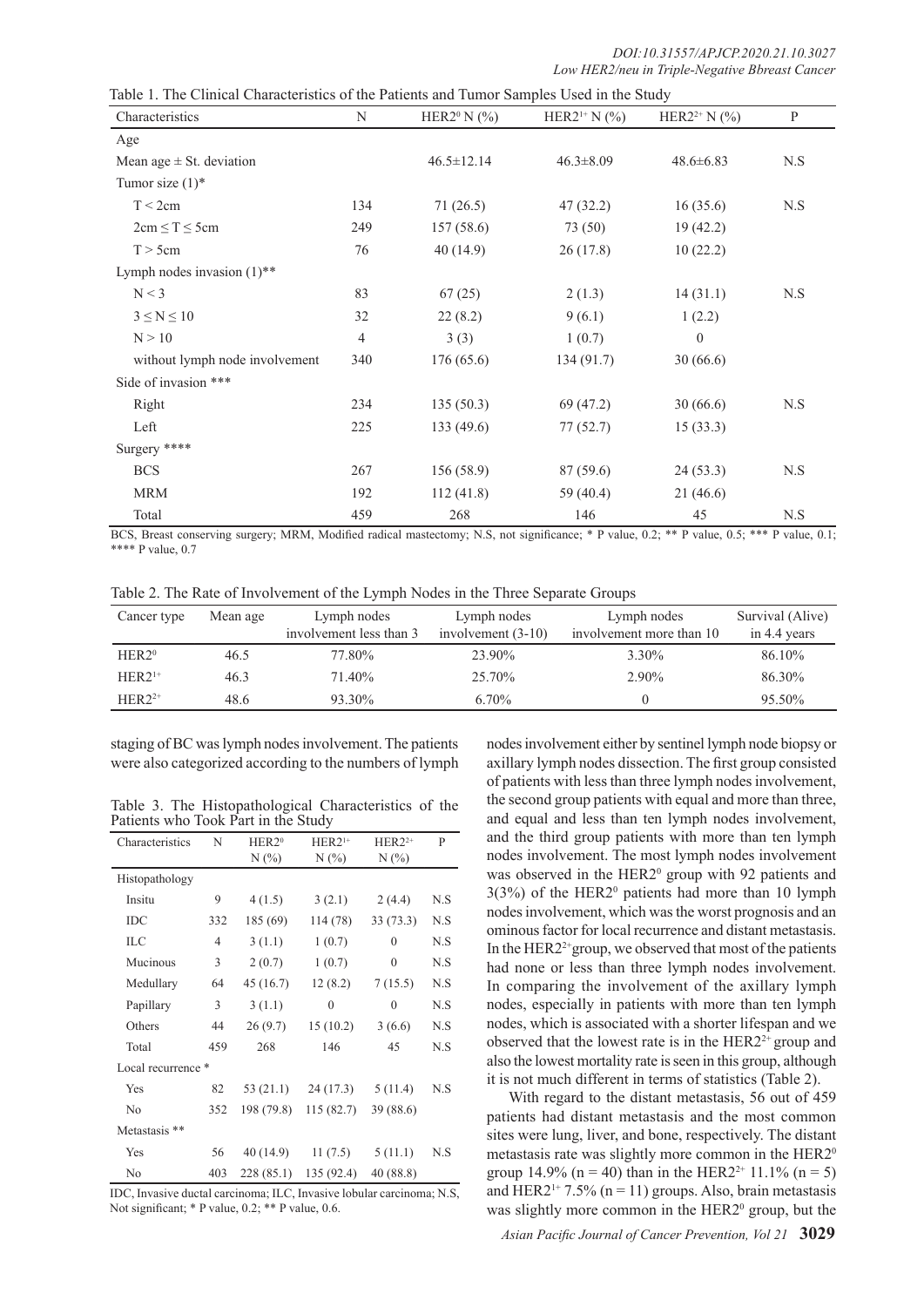Table 4. Tumor Invasion and Metastasis to Various Organs

|                   | Lymphatic<br>invasion | Vascular<br>invasion | Perineural<br>invasion | Tumor size<br>more than 5cm | Liver<br>metastasis | Lung<br>metastasis | Bone<br>metastasis | Brain<br>metastasis | Multiple sites<br>of metastasis | Total<br>case |
|-------------------|-----------------------|----------------------|------------------------|-----------------------------|---------------------|--------------------|--------------------|---------------------|---------------------------------|---------------|
| HER2 <sup>0</sup> | 14.20%                | 2.50%                | 5%                     | 14.90%                      | 3.40%               | 4.70%              | 2.60%              | .15                 | $3.10\%$                        | 268           |
| $HER21+$          | $16.50\%$             | 2.40%                | 3.40%                  | 17.80%                      | $1.40\%$            |                    | $.40\%$            | $0.70\%$            | 3.50%                           | 146           |
| $HER22+$          | 9.80%                 |                      | 9.85                   | 22.20%                      |                     | $6.70\%$           | 2.20%              |                     |                                 | 45            |



Figure 1. Comparing Survival Rate, Distant Metastasis, Local Recurrence and Mortality Rate

differences were not significant. The following results were obtained based on the local recurrence: 21.1% (n  $= 53$ ) of patients in the HER20, 17.3% (n  $= 24$ ) in the HER2<sup>1+</sup> group, and 11.4% (n = 5) in the HER2<sup>2+</sup> group had local recurrence. This meant that the local recurrence rate was slightly higher in the HER2<sup>0</sup> patients compared to HER2<sup>1+</sup> and HER2<sup>2+</sup> groups (Table 3).

In the study of tumor invasion, we observed the lowest rate of vascular and lymphatic invasion, as well as the lowest rate of metastasis to the liver and brain, and multiple metastases to various organs are seen in the HER2<sup>2+</sup> group (Table 4).

Selecting radiotherapy as a therapeutic modality is multifactorial, including tumor size, axillary lymph nodes involvement and the type of surgery. In this study, no significant difference was observed between the three study groups with respect to radiation. Majority of the patients, 84.2%, 85%, and 83.8%, in the HER2<sup>0</sup>, HER2<sup>1+</sup>, and HER2<sup>2+</sup> groups, respectively, received radiation. From June 2002 to June 2018,  $86.1\%$  (n = 231) of the HER2<sup>0</sup> patients were alive and the mortality rate in this group was 13.8% (n = 37); in the HER2<sup>1+</sup> group, 86.3% (n = 126) were alive during the same period and the mortality rate was 13.6% (n = 20) for this group. In the HER2<sup>2+</sup> group, only 4.4% ( $n = 2$ ) of patients were died and 95.5% ( $n =$ 43) were still alive. As the above findings indicate, the mortality rate was very low in the  $HER2<sup>2+</sup>$  group, but the difference between the groups was not statistically significant ( $P = 0.2$ ) (Figure1)

## **Discussion**

Breast cancer (BC) is referred to as type of mixed tumors with different actions, prognosis, and difficult to treat (Noman et al., 2016) Many studies reported that about 15% of BC patients are TNBC positive. This type of cancer is more aggressive than other BC types and has poorer prognosis compared to other BC types (Speers et al., 2017; Kucukzeybek et al., 2018) Recent studies revealed that BC heterogeneity extends to the classic IHC-based subtypes of ER, PR, and HER2 receptors. (Gradishar et al., 2016; Kurozumi et al., 2016) Nowadays, new treatment methods are suggested for TNBC according to new biomarkers and gene expression profile (Burstein et al., 2015; Sarin et al., 2016).

Our results suggest that the three groups in the present study were close to each other with regard to the investigated variables. For some parameters, such as metastasis, recurrence, and tumor size, the HER2 status did not significantly change in the BC prognosis. Regarding the local recurrence, the results showed a 21.1% for the HER2<sup>0</sup> group and 17.3% for the HER2<sup>1+</sup> group vs. 11.4% for the HER22+ group. With regard to the metastasis to solid organs, the findings showed 24.3% metastasis in the HER2<sup>0</sup> group vs. 8.9% in the HER2<sup>1+</sup> group and  $7.5\%$  in the HER2<sup>2+</sup> group. More solid organ metastasis was observed in the HER2<sup>0</sup> group, but was not significantly different between groups. A comparison of the three groups regarding the tumor size and axillary lymph nodes involvement indicated that there was a larger tumor size at presentation in the  $HER<sup>2+</sup>$  patients, but more axillary lymph nodes involvement was observed in the HER2<sup>0</sup> group. These findings show more aggressive behavior in HER2 $0$  than in HER2 $2$ <sup>+</sup> patients.

A second comparison was made to gain more specific data about the HER2 status role in the prognosis of BC patients. The results indicated that HER2<sup>2+</sup> patients had a higher survival rate, a lower rate of lymph nodes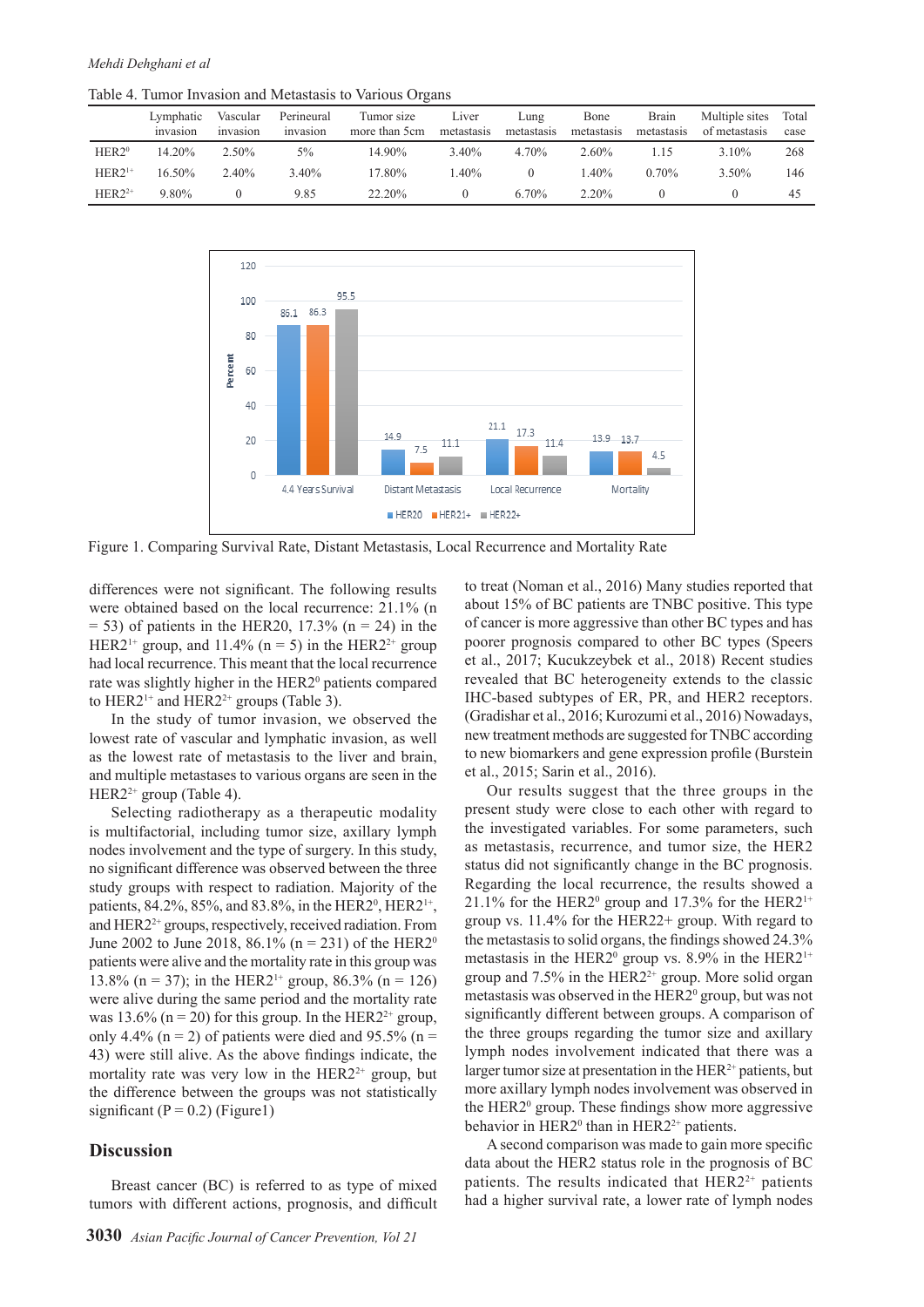involvement, less lymphatic invasion, and a lower rate of local recurrence. Both the current study and the study by Plasilova et al. revealed that HER2<sup>2+</sup> was a protective factor in BC patients. In other words, many  $HER2<sup>2+</sup>$  patients were not affected by the basal-like tumor.(Plasilova et al. 2016) Regarding the lymph node involvement, the findings revealed that the  $HER2<sup>2+</sup>$  status in BC meant that more lymph nodes were involved. It was also found that  $HER2<sup>2+</sup>$  patients had more perineural invasion, but less lymphatic invasion. All three groups had the same distribution regarding the three categories of tumor size. To be more specific, there were more patients in all the three groups who were classified in the category of 2-5 cm, but the number was higher for the patients in the  $HER2^{2+}$ group. Contrary to the expectation, TNBC group had a smaller tumor size (14.9% in the HER20 group, 17.8% in the HER2<sup>1+</sup> group, and 22.2% in the HER2<sup>2+</sup> group had a tumor size more than 5 cm). Other studies have shown that even small tumors seem to have a higher recurrence rate in the HER2<sup>0</sup> group, suggesting a correlation between larger tumor sizes and the increase of HER2 receptor status, and also between larger tumors and the HER2<sup>2+</sup> group.(Amar et al. 2010; Kaplan, Malmgren, and Atwood 2009) However, metastatic BC was more common in TNBC, and there was no significant difference between the HER2<sup>1+</sup> and HER2<sup>2+</sup> groups regarding metastatic BC. In another study, Schmidt et al. had divided TNBCs into three subtypes, i.e. HER2/neu score 0, score 1, and score 2. The results of their study revealed that TNBC patients with a HER2/neu score of 0 had a significantly poorer outcome regarding disease-free survival.(Schmidt et al., 2016) Therefore, the identification of  $HER2<sup>2+</sup>$  in TNBC patients can play a significant role in the prognosis of this disease, which is a contribution of this study.

According to the tumor staging system and the evaluation of the tumor size, lymph nodes involvement, and distant metastasis, it became clear that patients with HER20 had more basal-like behavior and a more aggressive type of tumor; whereas patients with  $HER^{2+}$ had a less aggressive tumor and mostly were not basal-like tumor. Equally important, the results of this study showed that both the rate of recurrence and metastasis rate were higher in the TNBC patients (just bone metastasis was higher in the HER2<sup>1+</sup> or HER2<sup>2+</sup> with negative FISH); however, the TNBC patients generally had a smaller tumor size.

Several biomarkers, including cytokeratin 5/6, EGFR, and negative staining for both ER and HER2, which are highly sensitive to basal-like BC might account for these differences between the basal-like and triple-negative tumors. Additional biomarkers, such as cytokeratin 14 or 17, p53 stabilization, and higher mitotic indices, are associated with worse survival in triple-negative tumors. One potential strategy for confirming the basal-like tumors is the evaluation of the 50-gene expression profile to determine the molecular subtype; however, this methodology is not practical in many centers. It should be noted that many new molecular targets, including phenotypic and genomic analysis, are prognostic and might have therapeutic effects on TNBC (Johnstone et al., 2020; Shan et al., 2019) Irrespective of the new molecular

and genomic markers that have significant effect on the prognosis of BC, a more practical strategy for determining the basal-like TNBC and its prognosis is the use of HER2 by IHC to identify the protein expression surrogates for the basal-like gene signature (Toft and Cryns, 2011)

In conclusion, to conclude, it can be stated that  $HER2<sup>2+</sup>$ status makes the TNBC cells are less aggressive and result in a better prognosis. More research should be conducted to further our understanding the TNBC characteristics and its prognosis so that we can develop better treatment methods and easier ways to increase the survival rate of patients with this type of BC.

## **Acknowledgments**

This article was extracted from Mrs. Maryam Ghanbari's thesis in partial fulfillment of the requirement for the degree of doctor of medicine (Proposal No. 94-01-01-9101). The authors would like to thank the staff of the Department of Breast Diseases Research Center, Shiraz University of Medical Sciences, Shiraz, for their kind cooperation in gathering data for this study. The authors wish to thank Mr. H. Argasi at the Research Consultation Center (RCC) of Shiraz University of Medical Sciences for his invaluable assistance in editing this manuscript.

#### *Conflicts of Interest Statement*

The authors certify that they have no affiliations with or involvement in any organization or entity with any financial interest, or non-financial interest, in the subject matter or materials discussed in this manuscript.

### **References**

- Amar S, Ann E, Mc C, et al (2010). Prognosis and outcome of small  $(\leq 1 \text{ cm})$ , node-negative breast cancer on the basis of hormonal and HER-2 status. *Oncologist*, **15**, 1043.
- Asano Y, Shinichiro K, Wataru G, et al (2017). Expression and clinical significance of androgen receptor in triple-negative breast cancer. *Cancer*, **9**, 4.
- Burstein MD, Anna T, Graham MP, et al (2015). Comprehensive genomic analysis identifies novel subtypes and targets of triple-negative breast cancer. *Clin Cancer Res*, **21**, 1688-98.
- Collignon, Laurence L, Helene S, Guy J ( 2016). Triple-negative breast cancer: treatment challenges and solutions. *Breast Cancer Targets Ther*, **8**, 93.
- Denkert C, Cornelia L, Andrew T, Gunter von M (2017). Molecular alterations in triple-negative breast cancer—the road to new treatment strategies. *Lancet*, **389**, 2430-42.
- DeSantis R, Carol E, Stacey AF, et al (2016). Breast cancer statistics, 2015: Convergence of incidence rates between black and white women. *CA Cancer J Clin*, **66**, 31-42.
- Ghislain I, Efstathios Z, Coens C, et al (2016). Health-related quality of life in locally advanced and metastatic breast cancer: methodological and clinical issues in randomised controlled trials. *Lancet Oncol*, **17**, 294-304.
- Goud KI, Seetha D, Vijayalaxmi K, et al (2012). Evaluation of HER-2/neu status in breast cancer specimens using immunohistochemistry (IHC) & fluorescence in-situ hybridization (FISH) assay. *Indian J Med Res*, **135**, 312.
- Gradishar WJ, Benjamin OA, Balassanian R, et al (2016). Invasive breast cancer version 1.2016, NCCN clinical practice guidelines in oncology. *J Natl Compr Canc Netw*,

*Asian Pacific Journal of Cancer Prevention, Vol 21* **3031**